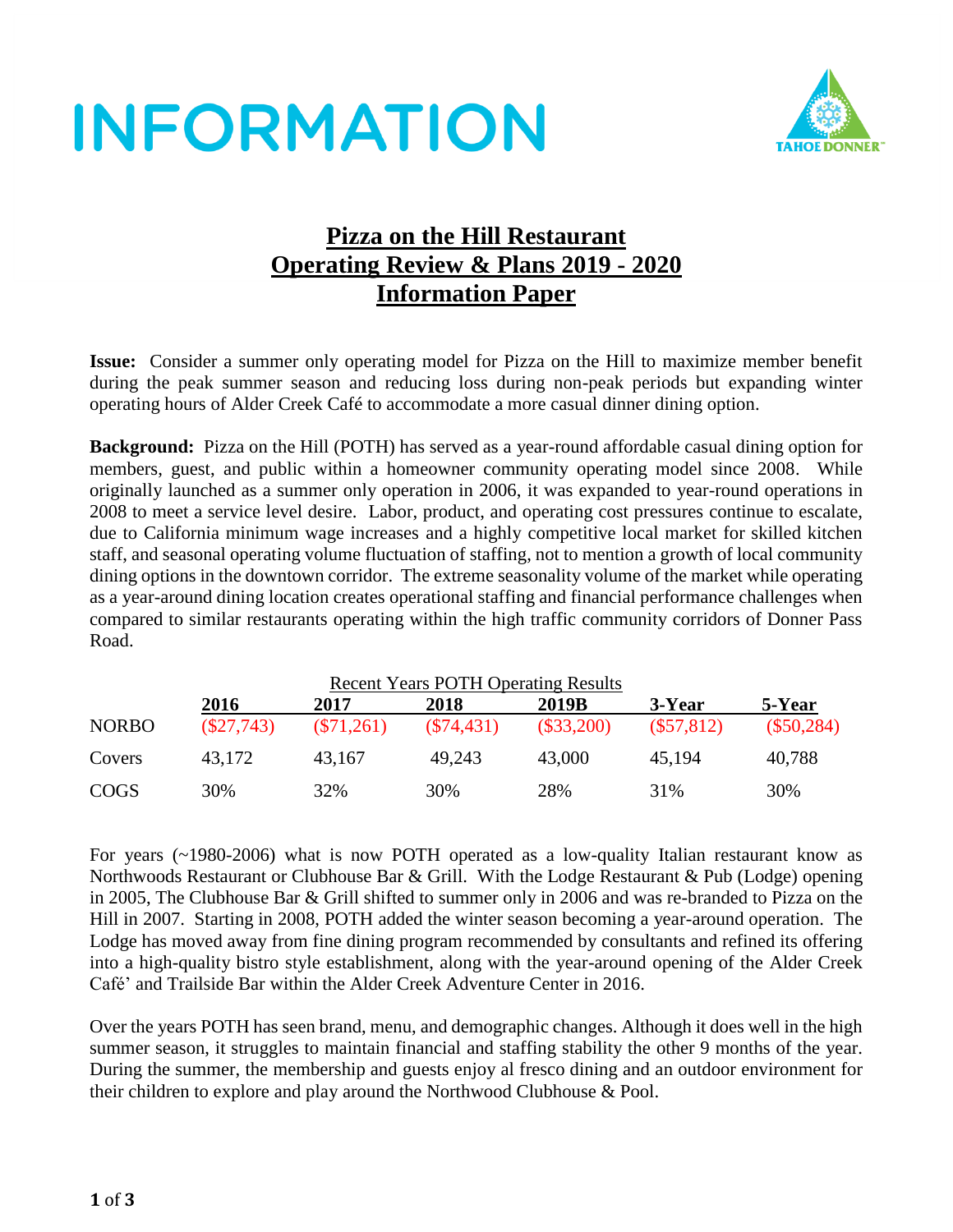# **INFORMATION**



| <b>3-year Averages</b> | <b>Annual</b> | Nov-Apr   | May-Oct  | Jun-Jul-Aug |
|------------------------|---------------|-----------|----------|-------------|
| Revenue, \$ thousands  | \$542         | \$199     | \$343    | \$250       |
| Costs, \$ thousands    | $(\$600)$     | $(\$243)$ | (\$357)  | $(\$237)$   |
| NORBO, \$ thousands    | $(\$58)$      | (\$44)    | (\$14)   | \$13        |
| NORBO/owner            | $(\$8.93)$    | (\$6.84)  | (\$2.10) | \$2.00      |
| Covers                 | 45,194        | 16,598    | 28,596   | 20,834      |
| Covers % of Annual     | 100%          | 37%       | 63%      | 46%         |
| # of Months of Annual  | 100%          | 50%       | 50%      | 25%         |

POTH staffing has consisted of three full time regular Manager (exempt), Chef (exempt), and Kitchen Supervisor (non-exempt). The remaining non-exempt employees are seasonal, and seasonal staffing levels vary, from 4 in shoulder seasons to 16 in peak summer.

A member survey conducted in early fall 2019 is attached, with 2,576 participants does indicated a strong preference of the membership to operate POTH during summer months, with less interest of those surveyed to operate POTH year-round. However there does appear to be some support for winter operations of an evening casual dining option.

|                               | <b>VERY</b><br><b>IMPORTANT</b> | <b>SOMEWHAT</b><br><b>IMPORTANT</b> | <b>NEUTRAL</b> | <b>SOMEWHAT NOT</b><br><b>IMPORTANT</b> | <b>VERY NOT</b><br><b>IMPORTANT</b> | <b>TOTAL</b> |
|-------------------------------|---------------------------------|-------------------------------------|----------------|-----------------------------------------|-------------------------------------|--------------|
| Open in Spring (March, April, | 20.13%                          | 31.11%                              | 25.43%         | 5.41%                                   | 17.92%                              | 1.903        |
| May)                          | 383                             | 592                                 | 484            | 103                                     | 341                                 |              |
| Open in Summer (June, July,   | 57.90%                          | 15.23%                              | 13.46%         | 1.81%                                   | 11.60%                              | 1,931        |
| August)                       | 1,118                           | 294                                 | 260            | 35                                      | 224                                 |              |
| Open in Fall (September,      | 23.03%                          | 33.47%                              | 23.71%         | 4.46%                                   | 15.32%                              | 1,906        |
| October, November)            | 439                             | 638                                 | 452            | 85                                      | 292                                 |              |
| Open in Winter (December,     | 38.83%                          | 22.23%                              | 19.47%         | 3.96%                                   | 15.51%                              | 1,921        |
| January, February)            | 746                             | 427                                 | 374            | 76                                      | 298                                 |              |
| Open during all seasons       | 26.12%<br>501                   | 28.73%<br>551                       | 25.23%<br>484  | 3.96%<br>76                             | 15.95%<br>306                       | .918         |